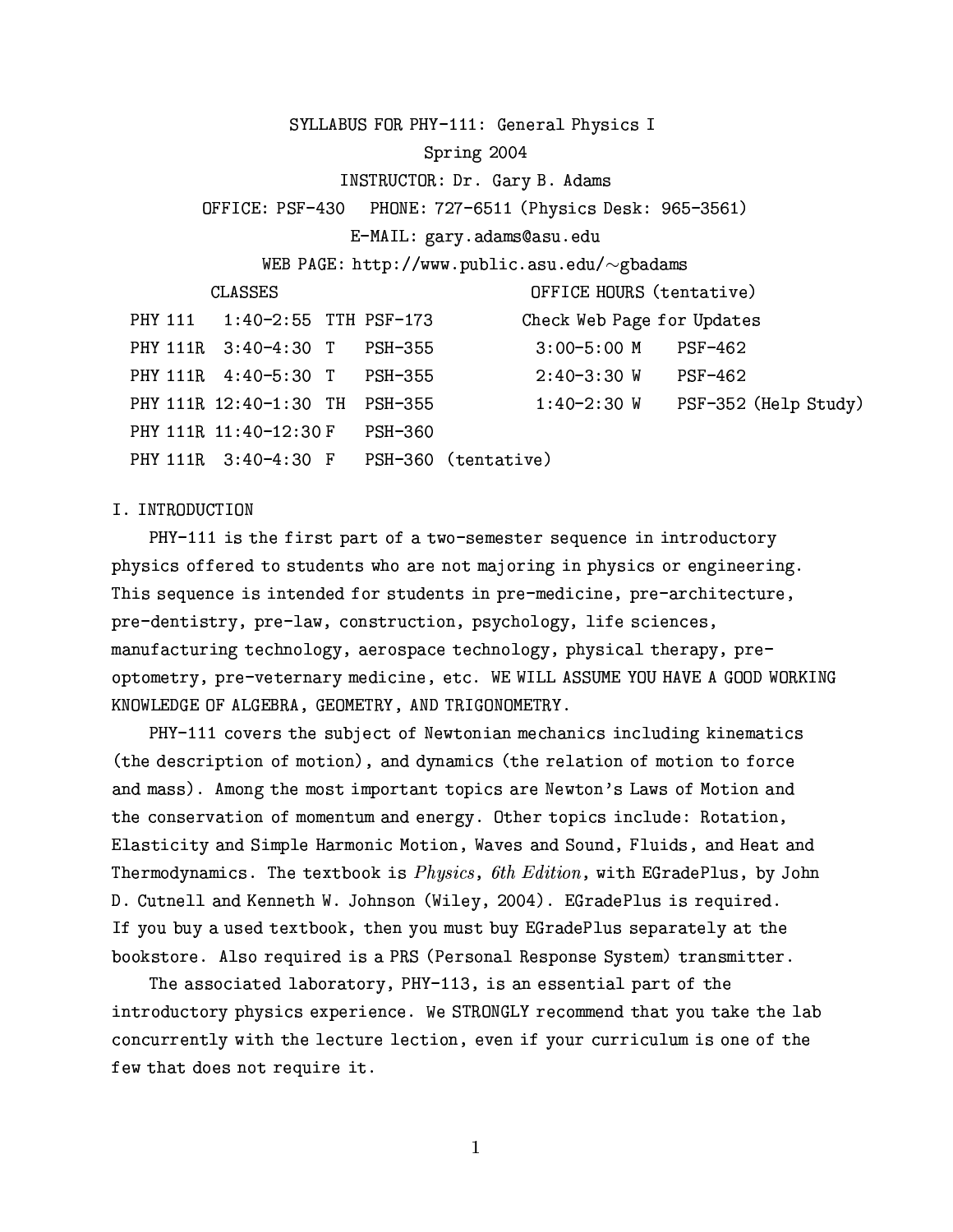#### II. COURSE FORMAT AND POLICIES

# A. General

The course during this Semester commences on Tue., Jan. 20 and concludes on Tue., May 4. A schedule of lectures and examinations is distributed with this syllabus. A schedule of reading and homework assignments will be posted on the class web site.

Lectures are on TTH from 1:40-2:55 in PSF-173. Students are responsible for any information imparted to the class during lectures. Minimal preparation for lecture is to do the REQUIRED READING for that day; this required reading is available in pdf format on the course website. To fully prepare for lecture, you should also do the suggested reading, which can be found with the HOMEWORK SCHEDULE on the course web site, and take an advance look at the homework problems which will be assigned for that lecture. A small number of Multiple Choice questions will be asked during each lecture. These may cover the required reading, or may check your comprehension of some topic that I have just covered in lecture. You are expected to record your response to these questions using your PRS (Personal Response System) transmitter. You must register your PRS transmitter in order for your responses to be graded. A guide to PRS, including instructions for registering your transmitter, can be found at the course web site. YOU MUST USE ONLY THE TRANSMITTER THAT YOU REGISTER AND NO OTHER. Use of another student's transmitter is a case of academic dishonesty, just exactly like cheating on a test. Any and all students involved in any such incidents will automatically receive an E for the course, and may be referred to the Dean for further sanctions.

Recitation sections occur weekly as scheduled, beginning Tue., Jan. 20. The last recitation meeting will be on Fri., Apr. 30. The purpose of the recitation section is to give the student an opportunity in a small class environment to learn essential concepts and problem-solving strategies. Each recitation period (except the first Tue., Thur., and Fri.) will open with a short quiz.

Help-Study sessions are for the students' benefit, but participation is optional. Beginning Mon., Jan. 26, the Help-Study Hall (PSH-352) will be staffed by volunteer faculty and Teaching Assistants several hours each day between 8:40 and 3:30. Teaching Assistants associated with this course, and your instructor, will keep some of their office hours in the Help-Study Hall.

An e-mail account is available for every student enrolled at ASU.

 $\overline{2}$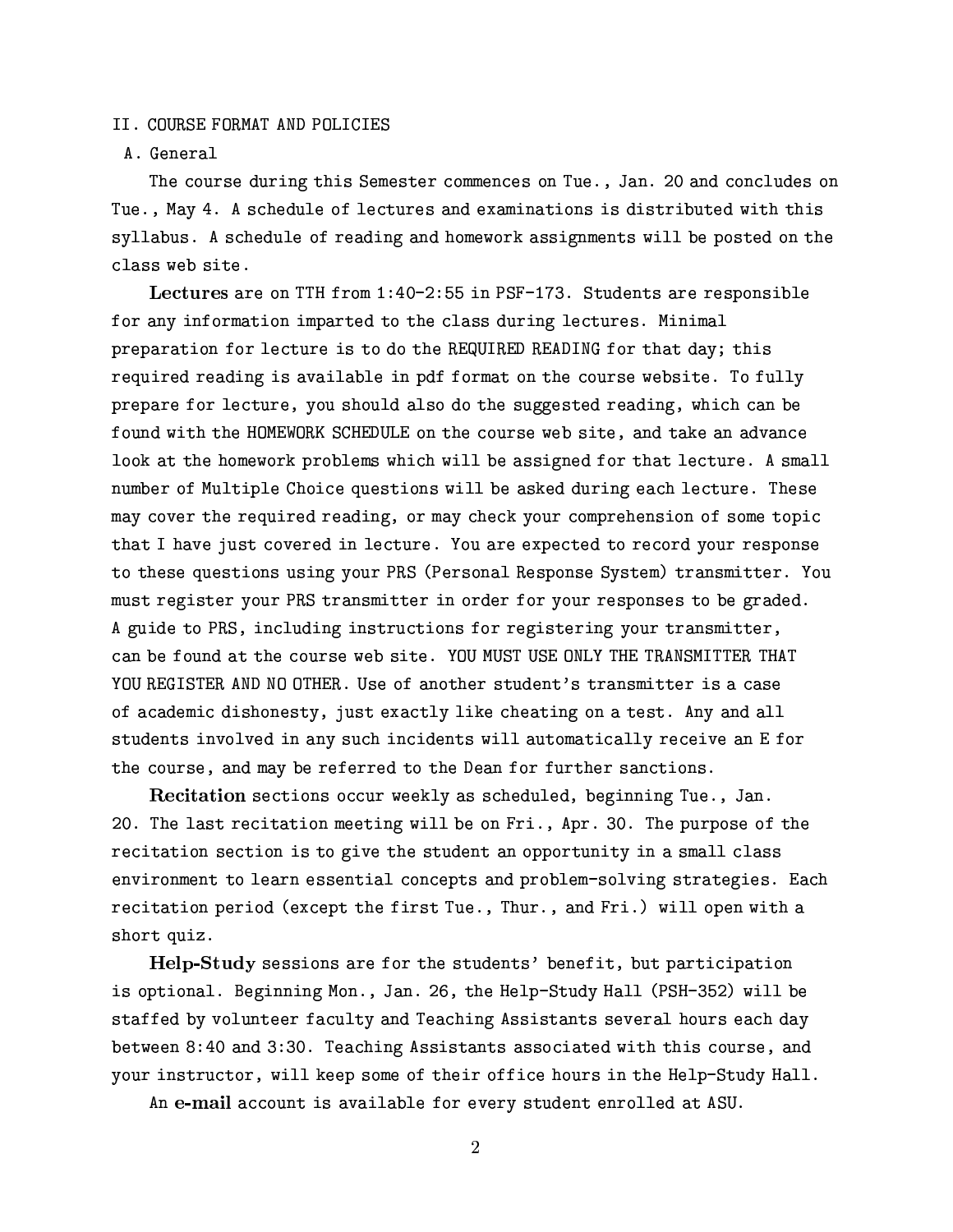Instructions for obtaining an e-mail account can be obtained at the ASU Computer Commons. Important class information will be disseminated regularly through e-mail. The student will be responsible for receiving it. Exam and term grades will be published by e-mail or web page as soon as they are available. IF YOU CURRENTLY HAVE AN ASU E-MAIL ACCOUNT, THEN YOU NEED DO NOTHING. If you DO NOT currently have an e-mail account at ASU, or if you do not receive an e-mail from the instructor by Feb. 3, then you should send the instructor a message at the address gary.adams@asu.edu. The subject of the message should be "PHY 111 e-mail" and the body of the message should include your name and your RECITATION SECTION by TIME and by LINE NUMBER. Your e-mail address will be copied from your message and added to the class list.

## B. PRS (Personal Response System)

You will use your PRS transmitter to answer Multiple Choice questions during the lecture period. Your answers will be graded, and your PRS grade will count 5% of your overall class grade. For the first two weeks, PRS questions will be considered practice questions, as you learn to use your PRS transmitters. Beginning Tue. Feb. 03, PRS questions will be graded. You are always encouraged to discuss PRS questions with your neighbors in lecture, but when answering, always think for yourself. A correct answer will be counted as 3 points, an incorrect answer will be counted as 2 points, and no answer will be counted as zero points; so the penalty for an incorrect answer is very small. There are expected to be about 100 PRS questions over the course of the semester, so the maximum possible PRS score will be about 300 points. The final PRS grade will be determined as a percentage out of 250 points (or  $\sim$ 85% of all possible points should the number of possible PRS points change.) Your maximum PRS grade is 100%, i.e. more than 250 points will not be counted as extra credit. Since only 85% of all possible PRS points are required for a perfect PRS score, no opportunity is provided to make up missed PRS questions. USING SOMEOME ELSE'S TRANSMITTER, OR ALLOWING SOMEONE TO USE YOUR TRANSMITTER, WILL RESULT IN AN AUTOMATIC FAILING GRADE FOR THE COURSE.

#### C. Homework

A list of assigned homework problems will be made available on the class web site as the semester proceeds. There will be one assignment for each lecture. All Homework assignments are to be completed and turned in using

3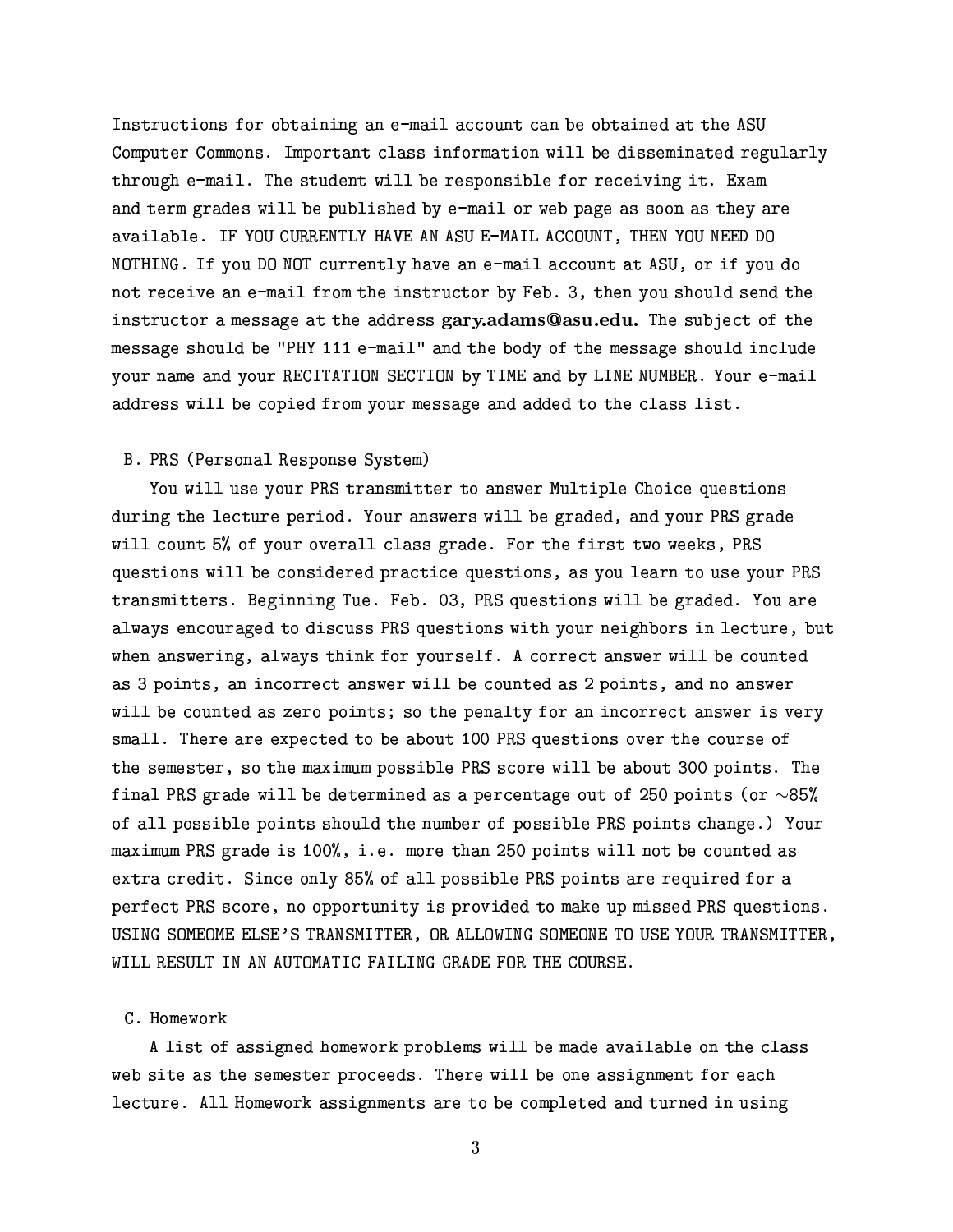EGrade Plus. (EXCEPTION: There may be four or five problems during the semester which have to be written up and handed in at recitation.) A guide to using EGrade Plus can be found on the course web site. Due dates are available on the Assignment List at the EGrade Plus web site. In general, assignments made on Tue. are due by 11 PM Fri., and assignments made on Thur. are due by 11 PM the following Tue., but the official due dates are always the ones found at the EGrade site (you have about a week to do each of the first two assignments -- this allows you to get accustomed to using EGrade). Assignments submitted after the due date has passed will receive no credit.

YOU SHOULD ALWAYS DO THE TEXTBOOK PROBLEMS ON PAPER BEFORE ATTEMPTING THE ONLINE VERSIONS, as the actual numerical values in the online versions will be randomized, and so will always be different from the numerical values in the textbook problems. While doing the textbook problems on paper, STUDY GROUPS ARE STRONGLY ENCOURAGED. For most people, talking about physics is an essential part of understanding physics and developing an accurate and useful physical intuition. However, you should always work alone when submitting your HW online. Remember, HW problems are practice for the tests; you are only hurting yourself by collaborating during the online submission process.

A total of approximately 500 homework points will be possible. The final homework grade will be determined as a percentage out of 425 points (or  $\sim$ 85% of all possible points should the number of total HW points change.) Your maximum homework grade is 100%, i.e. more than 425 points will not be counted as extra credit. 140 HOMEWORK POINTS ARE REQUIRED FOR A PASSING GRADE IN THE COURSE.

## D. Quizzes

Quizzes will be given during the first 10-15 minutes of each recitation beginning Tue. 1/27. This results in 13 quizzes for each recitation section. The highest 10 quiz scores will be counted. Quizzes will be similar to simpler problems, and will be on material already covered in the lectures and/or homework assignments. Tue. quizzes will most likely come from material covered during the previous Tue. or Thur., Thur. quizzes will most likely come from material covered during the previous Thur. or Tue., and Fri. quizzes will most likely come from material covered during Tue. or Thur. of that week.

### E. Examinations

The four tests will cover material indicated in the schedule by lecture numbers. Each test will consist of 2-3 problems and 14-15 multiple choice

 $\overline{4}$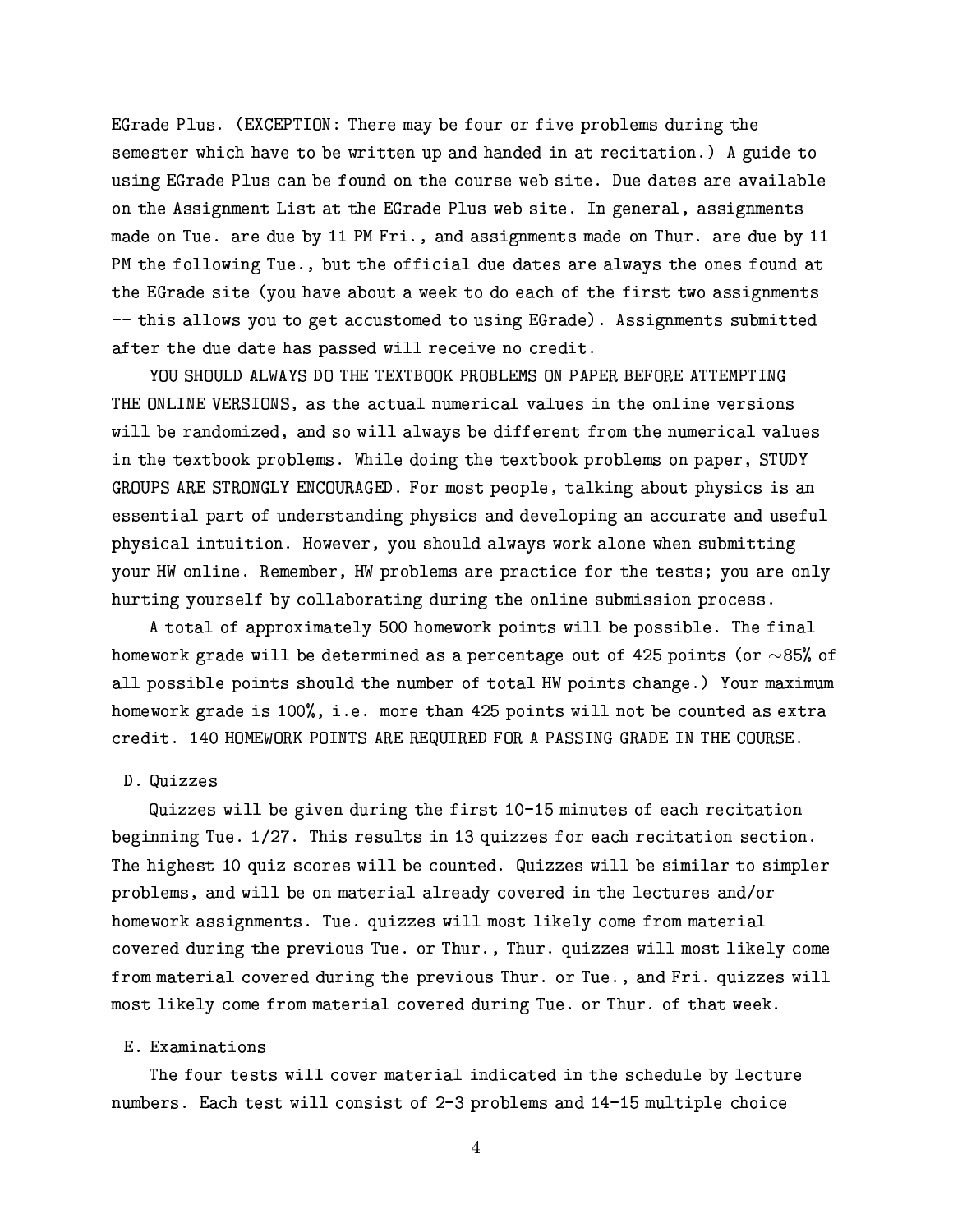questions. The problems may be similar to homework, but they may also represent applications of principles in entirely different circumstances. The multiple choice questions may cover conceptual questions as well as simpler problems. The final examination will consist of 40 multiple choice questions. The final will be comprehensive. For the test dates, see the lecture schedule which accompanies this syllabus. This instructor's old tests (from Fall 2003), with solutions, will be available at the Noble Library Copy Center beginning Wed., Jan. 28.

Examinations are governed by the following policies:

- \* THERE WILL BE NO MAKE-UP TESTS FOR ANY REASON. The lowest score of all four tests will be deleted in the final course grade calculation. IF YOU MISS A TEST FOR ANY REASON, THAT TEST MUST BE YOUR DROP.
- \* Academic dishonesty on an examination will result automatically in a failing grade for the course and referral to the Dean for further sanctions. Cheating in any form will not be tolerated!
- \* The use of hand calculators is permitted. However, YOUR CALCULATOR MAY NOT CONTAIN STORED PHYSICS EQUATIONS.
- \* Test paper (including scratch paper) will be provided. Bring only your pencils and calculators, along with a picture ID.
- \* A short equation sheet will be provided for each test. It will NOT include any definitions, or fundamental physical principles (like Newton's Second Law). You will always find the current version of the equation sheet on the class web page.
- \* No partial credit is given for multiple choice. For the problems, partial credit is given. Arithmetical errors will be treated charitably, but for answers that do not make physical sense (wrong dimensions, deviation by several orders of magnitude, etc.) no credit will be awarded. In general, you must get the PHYSICS right to receive any partial credit. Wrong physics = no credit. Failure to give units is always at least 1 point off for each occurrence.
- \* In the event of a fire alarm occurring during an examination, students will be asked to close their examination booklets, gather their belongings and leave the room as expeditiously as possible, leaving their examination booklets on the tables where they were working. The booklets will be gathered and graded as they are. Unless the alarm proves to represent a bona fide emergency, there will be no make-up examination.

 $\overline{5}$